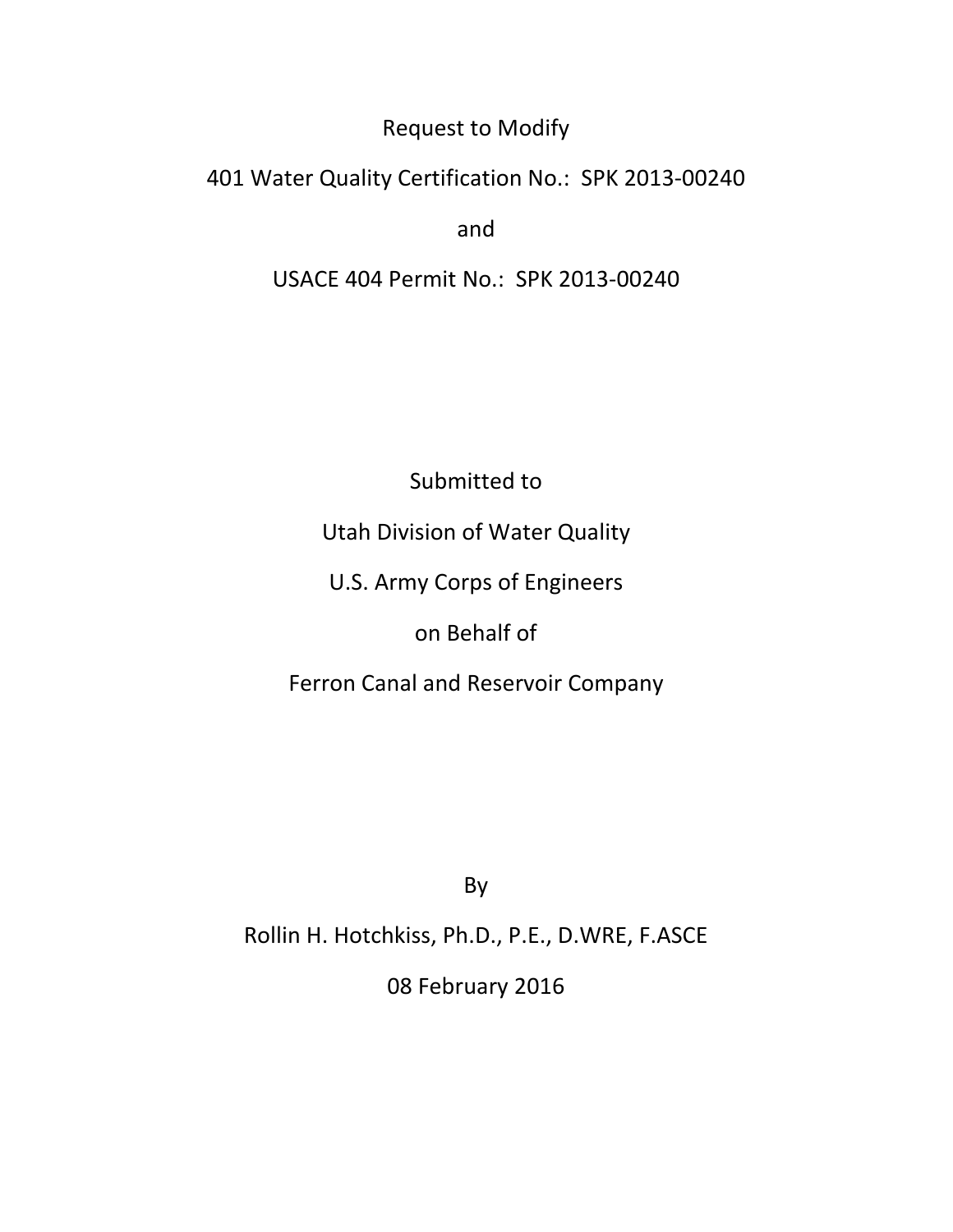### PURPOSE

The purpose of this document is to request that the 401 Water Quality Certification with Conditions and the USACE 404 Permit, both numbered SPK 2013-00240 be modified based upon data collected and the experience gained during the three-day spillway/dredge operation at Millsite Dam in 2015.

### NEED

The current permits allow for passing dredged sediment over the spillway at Millsite Dam if (1) water is freely passing over the spillway and (2) the turbidity of the water and sediment mix going over the spillway is within 10 NTUs of the Ferron Creek inflow to the reservoir, and the dissolved oxygen (D.O) of the spillway/dredged material does is not less than 3 ppm. For other conditions, please see the 401 Water Quality Certification.

Data collected during 2015 indicate that by the time the reservoir fills to the level of the spillway that about 80% of the annual sediment load has already entered the reservoir. It will be impossible to pass the annual incoming sediment load downstream under the current NTU requirement.

#### PROPOSED CHANGE IN OPERATIONS

It is proposed that we

- Monitor water and sediment inflow to the reservoir until water begins to pass over the spillway, then
- Calculate the average sediment concentration in the *inflow* for that period of time, then
- Dredge and spill as long as there is flow over the spillway at the *average sediment* concentration of the inflow. The outflow concentration will be averaged over a 24-hour period for this purpose.

It was thought that there was 'hysterisis' in the collected sediment concentration data – that is, that for a given discharge on the rising limb of the inflow hydrograph, the sediment concentration was higher than for the same discharge on the falling limb of the hydrograph. But due to the relatively small number of sediment samples collected by the US Geological Survey, such a trend cannot be detected. It is for this reason that the change in operations is as described above.

Using the data collected during 2015,

1. Inflow to Millisite reservoir began in earnest on about April 29, 2015 at 00:00 hours.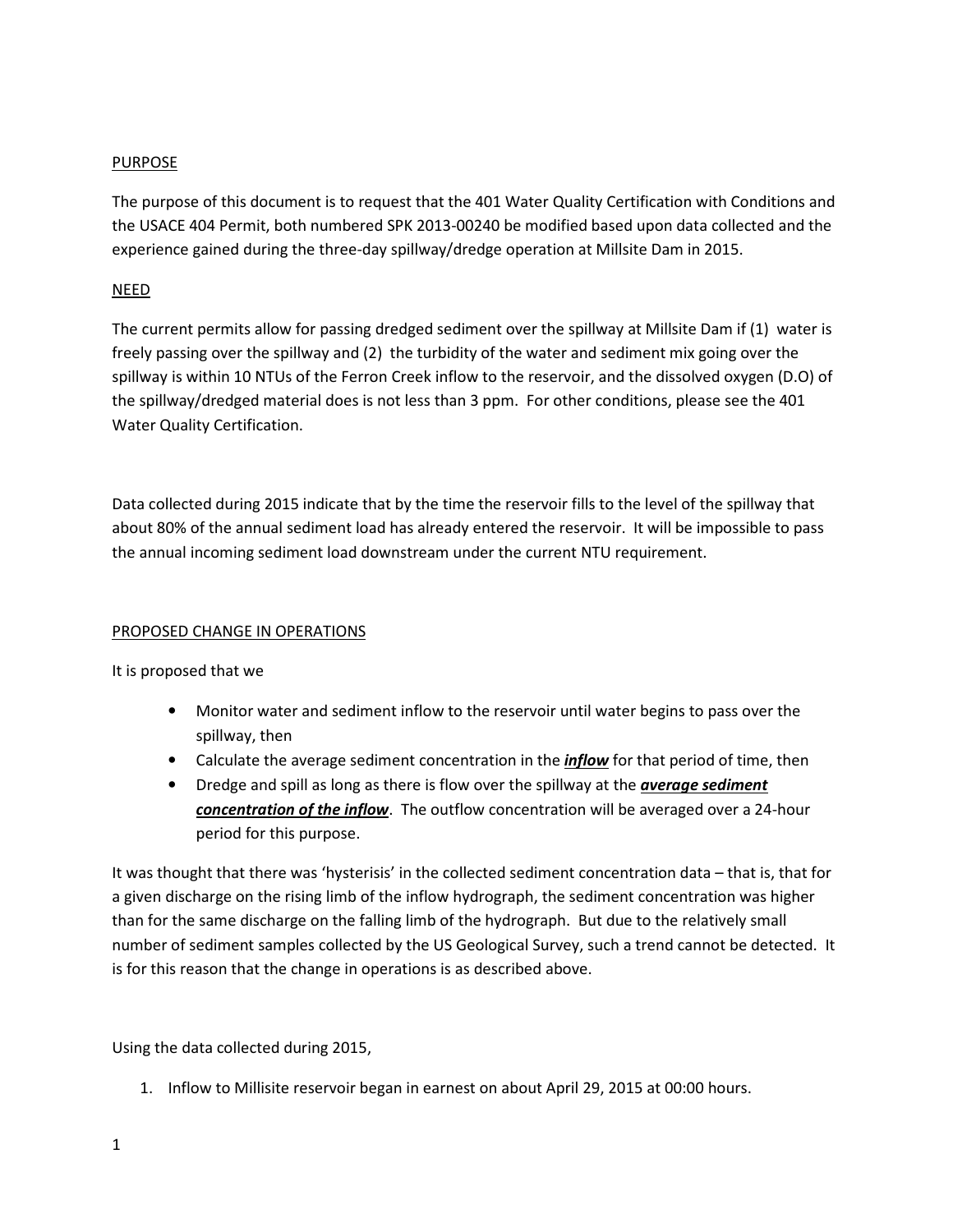- 2. Spill began on about June 01 at 00:00 hours.
- 3. Between the beginning of runoff and the beginning of spill,
	- a. There was an inflow of about 8533 acre-ft of water
	- b. The average sediment concentration was about 560 mg/L or 560 ppm
	- c. There was inflow of sediment of about 9.56 AF
- 4. If we were able to achieve an average concentration in the outflow of 560 ppm
	- a. There would be about 7 AF of sediment leaving the reservoir during the observed period of spill.
	- b. That's about 75% of the inflow

If this change is requested, (1) there will be higher concentrations of sediment passing downstream than during the three-day trial operation in 2015, (2) instantaneous sediment concentrations in the outflow may sometimes exceed those in the inflow, and (3) the timing of sediment releases will not match the pattern of incoming sediment loads to the reservoir.

#### POTENTIAL DOWNSTREAM IMPACTS

The potential downstream impacts of this requested change are the same as those identified in the Final Mitigation and Monitoring Plan submitted in 2015. The primary impacts described there include (1) potential deposition of sediments in Ferron Creek downstream from Millsite Dam, (2) a reduction in the DO of the waters in Ferron Creek downstream from Millsite Dam, and (3) the potential for clogging gravel substrate with fine sediments which would reduce the number and diversity of macroinvertebrates on the streambed.

The attached letter from the Utah Division of Water Resources focuses on potential impacts to the downstream aquatic habitat including fisheries if the requested change in operation is permitted. We will comply with their revised requirement for DO, namely that DO levels cannot drop below 5 ppm for any three consecutive days and cannot drop below 3 ppm under any circumstances. Such occurrences would result in a cessation of dredging until DO levels rose above the minima.